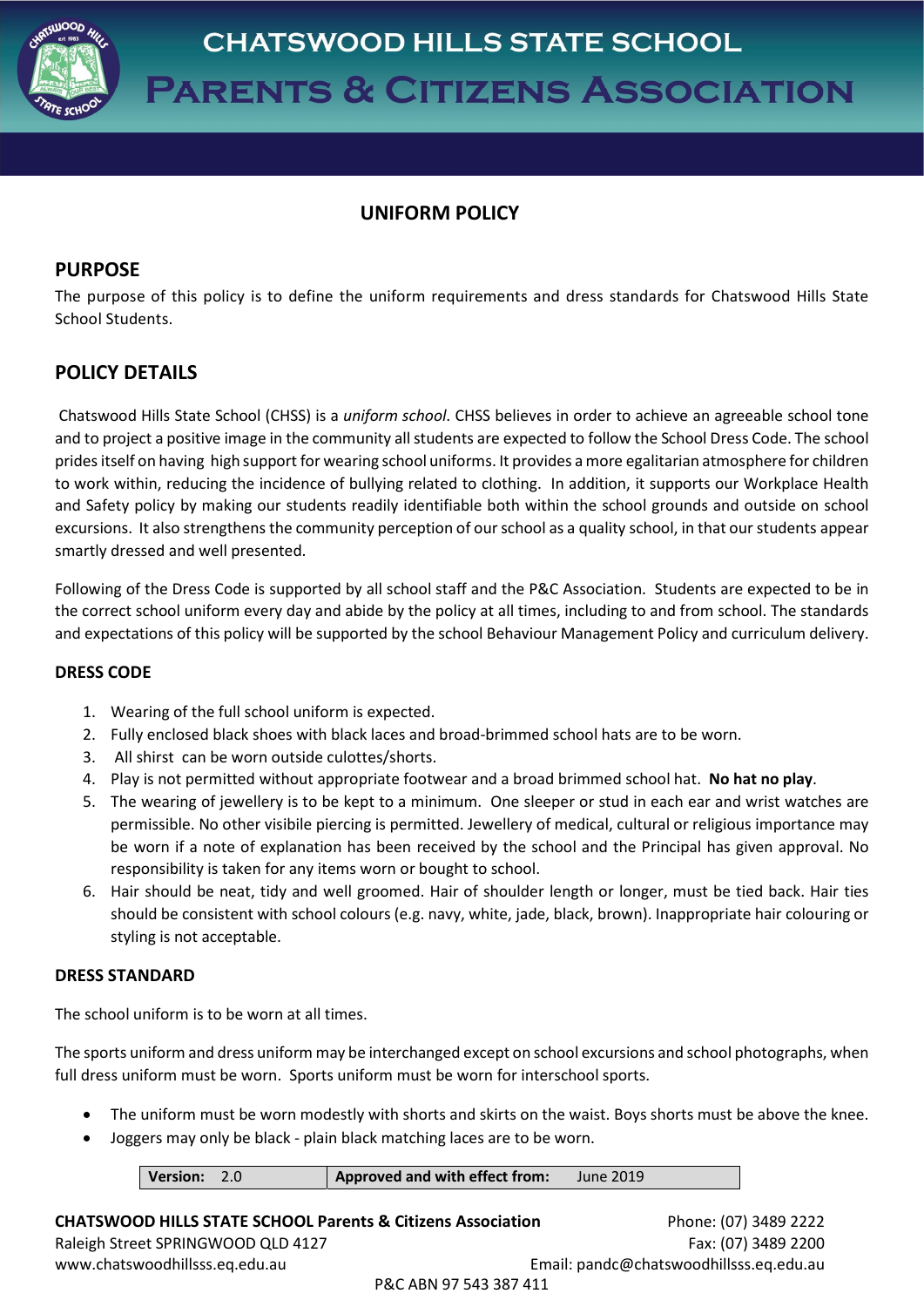Undershirts, if worn, must be plain white and not visible at sleeves or neck.

School bags are preferred to be in school colours and have waist support, thick straps, padded back, and be size appropriate for students needs.

| <b>Uniform</b>         | <b>Boys</b>                                   | <b>Girls</b>                                     |
|------------------------|-----------------------------------------------|--------------------------------------------------|
| Formal/Dress           | Dress Shirt,                                  | Blouse & tie. (a tie must be worn with blouse)   |
|                        | Navy blue shorts,                             | Navy blue culottes, Navy blue unisex shorts      |
|                        | White ankle socks,                            | White ankle socks,                               |
|                        | Black shoes/ black joggers                    | Black shoes/ black joggers                       |
|                        | School badge is optional                      | School badge is optional                         |
| Sports                 | Polo Shirt                                    | Polo shirt,                                      |
|                        | Navy blue shorts,                             | Navy blue culottes, Navy blue unisex shorts      |
|                        | White ankle socks, joggers,                   | White ankle socks, Joggers.                      |
|                        | School broad-brimmed hat.                     | School broad-brimmed hat.                        |
|                        |                                               |                                                  |
| Interschool Sports /   | Polo Shirt or jersey if supplied              | Polo Shirt or jersey if suppied                  |
| Representative Sports. | Sports shorts                                 | Sports shorts.                                   |
|                        |                                               |                                                  |
| Winter                 | Microfibre jacket/pants or plain navy blue    | Microfibre jacket/pants or plain navy blue       |
|                        | school sweatshirt and trackpants.             | school sweatshirt and trackpants.                |
|                        | Plain navy blue tracksuit may also be worn.   | Plain navy blue tracksuit may also be worn.      |
|                        | School navy jumper.                           | School navy jumper.                              |
|                        | Gloves, scarves, beanies can be worn, as long | Navy tights are permitted with culottes.         |
|                        | as they are in school colours.                | Gloves, scarves, beanies can be worn, as long as |
|                        |                                               | they are in school colours.                      |

#### ITEMS not PERMITTED

The following items are not permitted:

- Clothing with offensive slogans, inappropriate footwear such as thongs and sandals, jeans, jackets/sweatshirts in colours other than navy, boots above the ankle, long socks, singlets, mid-riff tops, coloured bandanas, netball skirts. Cargo shorts and hoodies are not permitted.
- Nail polish is not to be worn.
- Use of aerosols is not permitted. However, older students may use roll on deodorant if desired.
- Make up is not permitted.
- No visible rub on/temporary tattoos or stickers are to be worn

#### GRADE 6

Students in Grade 6 will be given the opportunity to order and wear Graduation or commemorative shirts. These shirts can be worn as an alternative uniform, except for excursions, school photos and representative sports and other school events.

#### FREE DRESS DAYS

Free Dress Days are considered to be school days and learning programs are expected to proceed as normal. On occasions where alternative programs are implemented in conjunction with free dress days, personal presentation standards and Behaviour Management Policy will remain the guiding principles.

The main purpose of student free dress days is to support Student Council fund raising activities in a manner that demonstrates responsible student behaviour.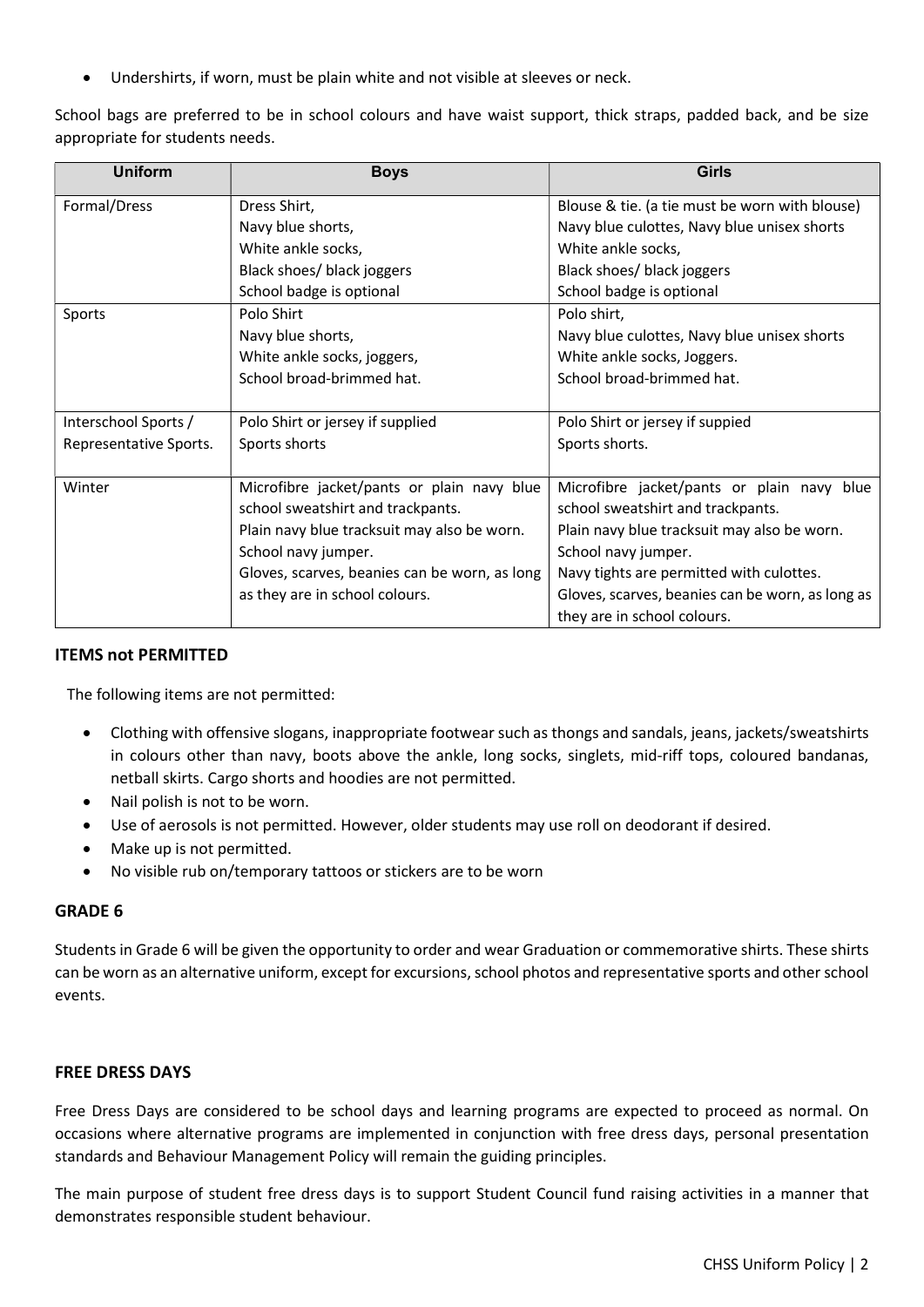Please note while the regular uniform is not worn on these days, the essence of the Uniform Policy must still be adhered to as outlined in the following details:

- All footwear is to be fully enclosed. High platform shoes and thongs are not suitable footwear.
- Normal jewellery and make-up rules apply.
- No item of clothing that promotes, advertises or illustrates references to dangerous and/or illegal substances is to be worn.
- No pictures of offensive language (including swearing and discriminatory words or phrases) are to appear on any items of clothing.
- Items of clothing are to be appropriately modest. Tops need to have sleeves, to comply with Sunsmart School rules. Skirts, shorts and similar items must be of modest length, not too tight and not so low on the hips as to show any skin.
- Items of clothing should be in good repair and properly laundered.
- Underwear is not to be worn as outer wear.

Free dress does not mean a competition, nor is it an excuse for a fashion parade.

Parents will be contacted and asked to bring different clothing for students whose clothing is unacceptable or inappropriate, or the students will be referred to the Office where the consequences of our Uniform Policy may be implemented.

## UNIFORM POLICY BREACHES

In instances where a student is not wearing the correct uniform a note will be sent home to advise the parent / caregiver of the concern and allow a chance for the problem to be rectified before the student is issued with a consequence. An example of this note follows.

Students who continue to choose not to abide by the policy can expect a consequence for their breach. The consequence may be influenced by the age of the student, the frequency of breaches, and any other mitigating factors. Consequences for breaches may include but are not limited to:

- Direction to remedy the breach (i.e remove jewellery, makeup)
- Unable to participate in optional activities when in incorrect uniform (excursions; school sport etc)
- Note home to parent with a copy of the uniform policy reminding of the uniform expectations
- Given second hand / spare uniform to wear while on school premises
- Child sent home to change

If for any reason the correct uniform cannot be worn, a note is required from the parent / caregiver to the classroom teacher explaining the circumstance. In this instance time will be given to allow new / replacement items to be obtained with the school expectation being that this will occur as soon as possible.